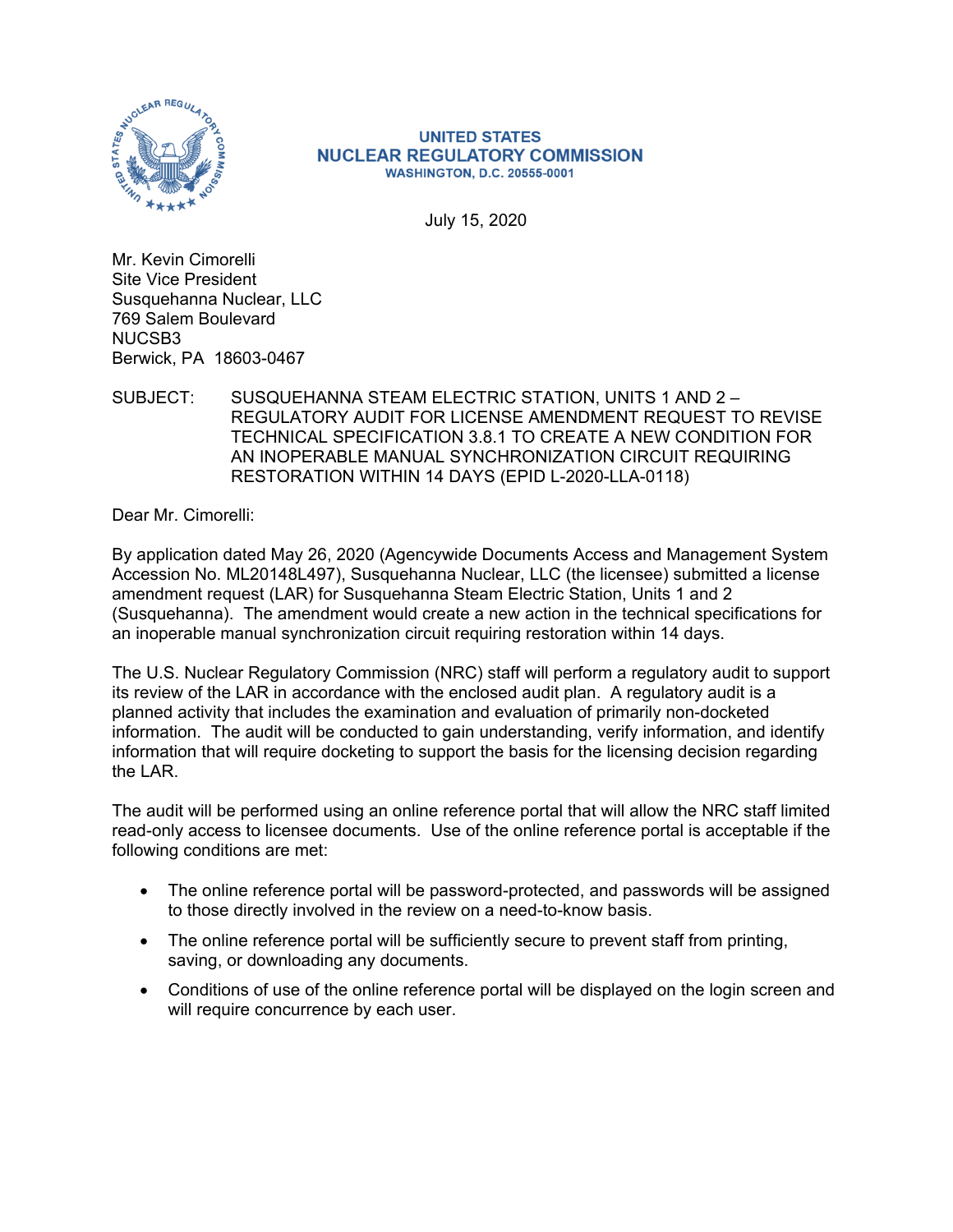The conditions associated with the online reference portal must be maintained throughout the duration of the review process. Please provide written confirmation that Susquehanna Nuclear, LLC agrees to the terms and conditions set forth in this letter.

The enclosed audit plan identifies the documents that should uploaded to the portal. Please provide NRC staff access to the portal by providing the information, such as username and password. The NRC staff may request additional information that is needed to support the staff's regulatory decision using normal processes.

If you have any questions, please contact me at (301) 415-8004 or Sujata. Goetz@nrc.gov.

Sincerely,

*/RA/* 

Sujata Goetz, Project Manager Plant Licensing Branch I Division of Operating Reactor Licensing Office of Nuclear Reactor Regulation

Docket Nos. 50-387 and 50-388

Enclosure: Audit Plan

cc: Listserv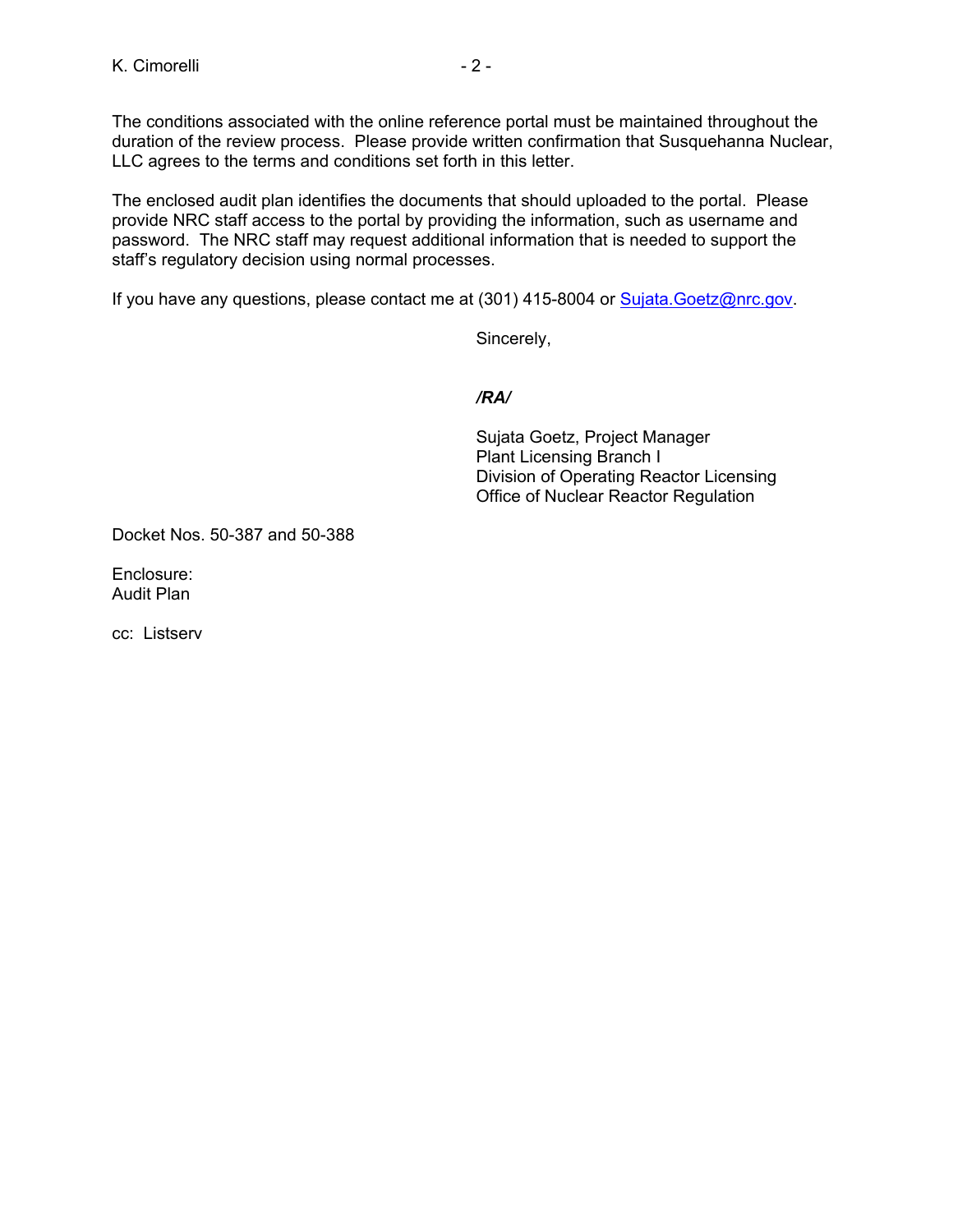# OFFICE OF NUCLEAR REACTOR REGULATION

# REGULATORY AUDIT PLAN

# LICENSE AMENDMENT REQUEST TO REVISE TECHNICAL SPECIFICATION 3.8.1

# TO CREATE A NEW CONDITION FOR AN

### INOPERABLE MANUAL SYNCRONIZATION CIRCUIT

### SUSQUEHANNA STEAM ELECTRIC STATION, UNITS 1 AND 2

### DOCKET NOS. 50-387 AND 50-388

### 1.0 BACKGROUND

By application dated May 26, 2020 (Agencywide Documents Access and Management System Accession No. ML20148L497), Susquehanna Nuclear, LLC (the licensee) submitted a license amendment request (LAR) for Susquehanna Steam Electric Station (Susquehanna), Units 1 and 2. The amendments would create a new action in the technical specifications (TSs) for an inoperable manual synchronization circuit requiring restoration within 14 days.

### 2.0 REGULATORY BASIS

The audit will support the U.S. Nuclear Regulatory Commission (NRC) staff's review of the LAR. The purpose of the audit is to verify the design features that demonstrate the independence between the automatic and manual transfer circuitry of onsite and offsite power systems and the consequences of an inoperable transfer switch on the onsite power system.

#### 3.0 AUDIT SCOPE

The scope of this audit is to review calculations, analysis, and supporting documentation related to alternating current (AC) power sources at Susquehanna, Units 1 and 2. The following is a preliminary list of documents that the NRC staff plans to review during the audit:

- The diesel generator automatic and manual synchronizing circuit diagrams or drawings.
- Bus transfer circuitry logic diagram and simplified drawings clearly showing the inputs such as from synchronization selector switch, control switches, voltages, diesel generator frequency sensing circuit, and offsite power sources.
- Analyses or evaluations demonstrating the independence between the automatic and manual transfer circuitry (both local and control room).
- Evaluations to show that automatic transfers associated with a unit trip or diesel generator powering the safety buses following loss-of-offsite-power event are not impacted by an inoperable manual synchronization circuit.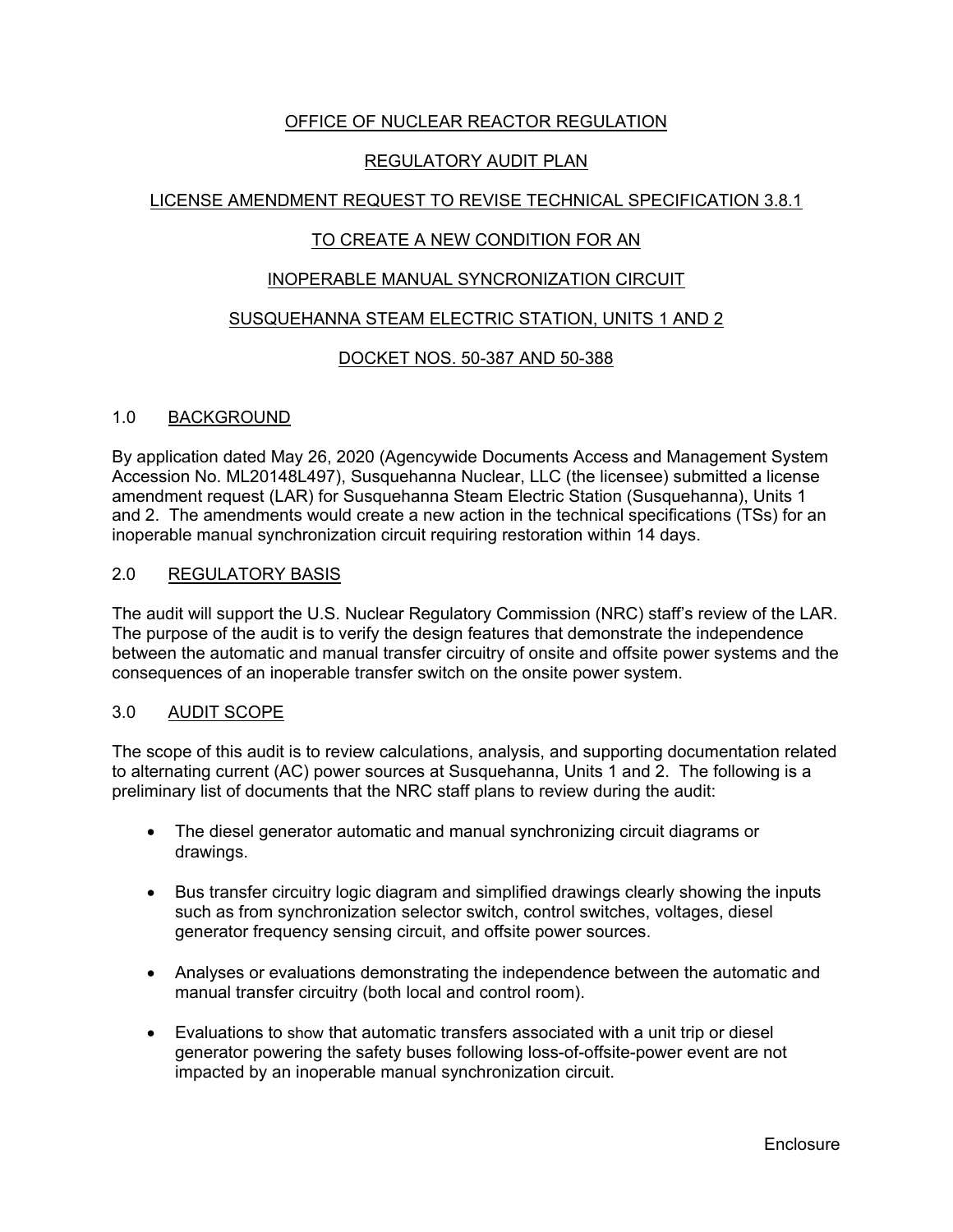Additional documents may be identified for review as part of the audit.

# 4.0 TEAM

NRC participation is expected to include the following staff, although these assignments may change:

- Sujata Goetz, Project Manager (Sujata.Goetz@nrc.gov)
- Roy Mathew, Technical Reviewer (Roy.Mathew@nrc.gov)
- Gurcharan Matharu, Technical Reviewer (Matharu.Gurcharan@nrc.gov)

# 5.0 LOGISTICS

The audit will be conducted primarily using an online electronic information portal. Teleconferences will be held as necessary for clarification of information. If needed, public teleconferences will be used for technical discussions.

There is no formal entrance meeting planned. The audit will begin once the initial documents are made available to the NRC technical reviewer on the online electronic information portal. The audit will end before the NRC staff makes a final regulatory decision on the LAR.

### 6.0 SPECIAL REQUESTS

To facilitate this virtual audit, in lieu of an onsite audit, the NRC requests that Susquehanna Nuclear, LLC establish an online reference portal that allows the NRC staff to access documents remotely. The following conditions associated with the online reference portal must be maintained throughout the duration of the review process:

- The online reference portal will be password-protected, and passwords will be assigned to those directly involved in the review on a need-to-know basis.
- The online reference portal will be sufficiently secure to prevent staff from printing, saving, or downloading any documents.
- Conditions for use of the online reference portal will be displayed on the login screen and will require concurrence by each user.

The documents identified above as an initial list should be made available as soon as possible through the portal to ensure timely completion of the audit. Username and password information should be provided directly to the designated NRC staff. All other communications should be coordinated with the NRC project manager.

### 7.0 DELIVERABLES

The NRC staff will inform Susquehanna Nuclear, LLC when the audit has concluded and will hold an exit meeting as needed. The NRC staff will complete an audit summary to document its observations and conclusions within 30 days of the completion of the audit. The audit summary will be made public once the review of the LAR has been completed. Should the staff identify information during the audit that is needed as an official agency record to support its regulatory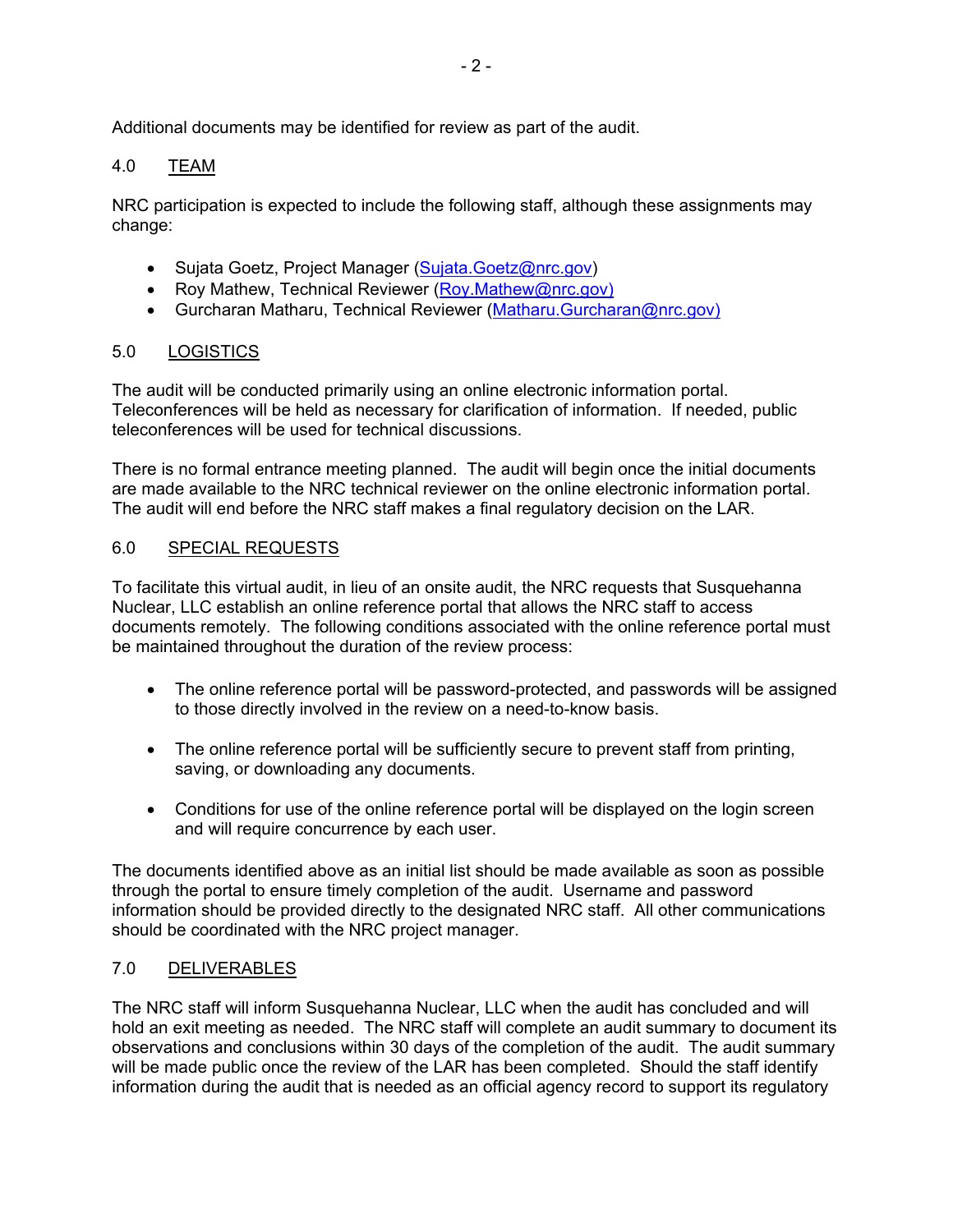decision on the LAR, the staff will issue a request for additional information using its normal processes.